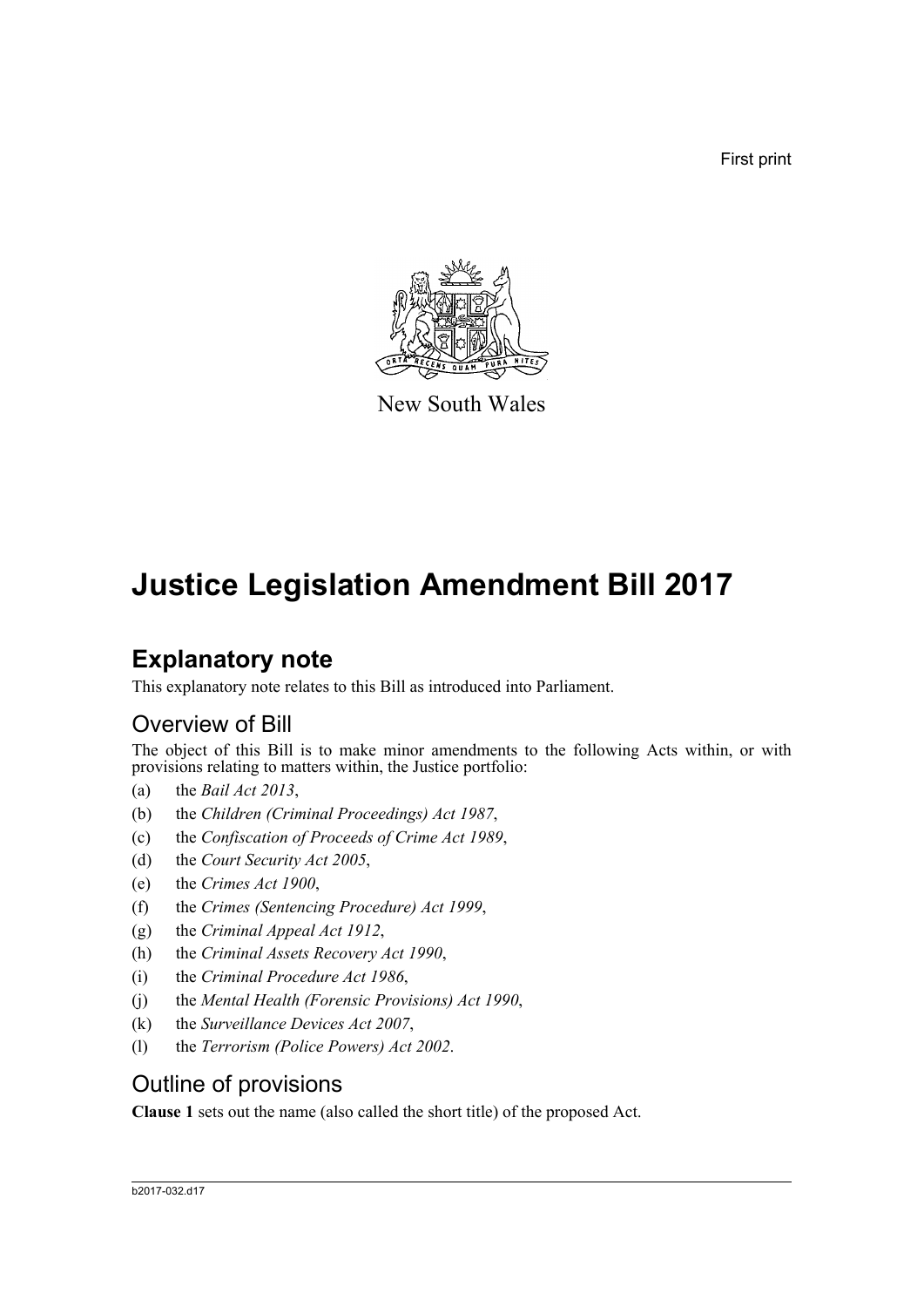**Clause 2** provides for the commencement of the proposed Act on the date of assent to the proposed Act, except the amendments to the *Mental Health (Forensic Provisions) Act 1990* which will commence on a day or days to be appointed by proclamation.

#### **Schedule 1 Amendment of Acts**

**Schedule 1.1** amends the *Bail Act 2013* to provide that the show cause requirement under that Act, which currently applies to a serious indictable offence under the *Firearms Act 1996* that involves acquiring, supplying or manufacturing a pistol or prohibited firearm, will also apply to a serious indictable offence under that Act that involves:

- (a) giving possession of such a weapon, or
- (b) acquiring, supplying, manufacturing or giving possession of a firearm part that relates solely to a prohibited firearm.

**Schedule 1.2** amends the *Children (Criminal Proceedings) Act 1987* to enable the Children's Court, when committing to another court a person who is charged with an indictable offence or serious children's indictable offence for trial or sentence, to also transfer any back up offence or related offence with which the person has been charged. In such circumstances, the prosecutor must produce to the Children's Court a certificate specifying each back up or related offence.

**Schedule 1.3** amends the *Confiscation of Proceeds of Crime Act 1989*:

- (a) to provide that, if a person has been convicted, whether summarily or on indictment, of an offence by a court, an application for a forfeiture order or pecuniary penalty order under that Act is to be made within 6 months from the day on which the person was sentenced rather than the day on which the person was convicted, and
- (b) to provide for a savings and transitional provision consequential on the proposed amendment described in paragraph (a), and
- (c) to insert explanatory notes to assist in the interpretation of provisions relating to determining the value or benefit that a person derives from a serious offence, including a drug trafficking offence, and
- (d) to update references to a Commonwealth Act.

**Schedule 1.4** amends the *Court Security Act 2005* to provide that the maximum penalty for a person possessing a knife, without reasonable excuse, in court premises is the same maximum penalty for a person having custody, without reasonable excuse, of a knife in a public place or school under the *Summary Offences Act 1988*. The maximum penalty for such an offence is 20 penalty units (\$2,200) or imprisonment for 2 years (or both).

**Schedule 1.5** amends the *Crimes Act 1900*:

- (a) to clarify that petrol is a destructive or explosive substance for the purpose of the offence under section 47 of that Act that relates to putting or laying at any place, or casting or throwing at, or upon, or otherwise applying to, any person under such substance, and
- (b) to allow an offence under section 193C (2) of the *Crimes Act 1900* (dealing with property suspected of being proceeds of crime with a value less than \$100,000) to be the subject of an alternative verdict in a trial for an offence under section 193C (1) of that Act (dealing with property suspected of being proceeds of crime with a value of \$100,000 or more).

**Schedule 1.6** amends the *Crimes (Sentencing Procedure) Act 1999* to provide that in proceedings relating to prescribed sexual offences:

- (a) a victim, or a member of the immediate family, or other representative, of the victim, is entitled to read out a victim impact statement in camera, unless the court otherwise directs, and
- (b) a victim to whom the statement relates is entitled to have a person chosen by the victim, such as a parent, guardian, relative, friend or other support person, to be present near the victim when the statement is read out.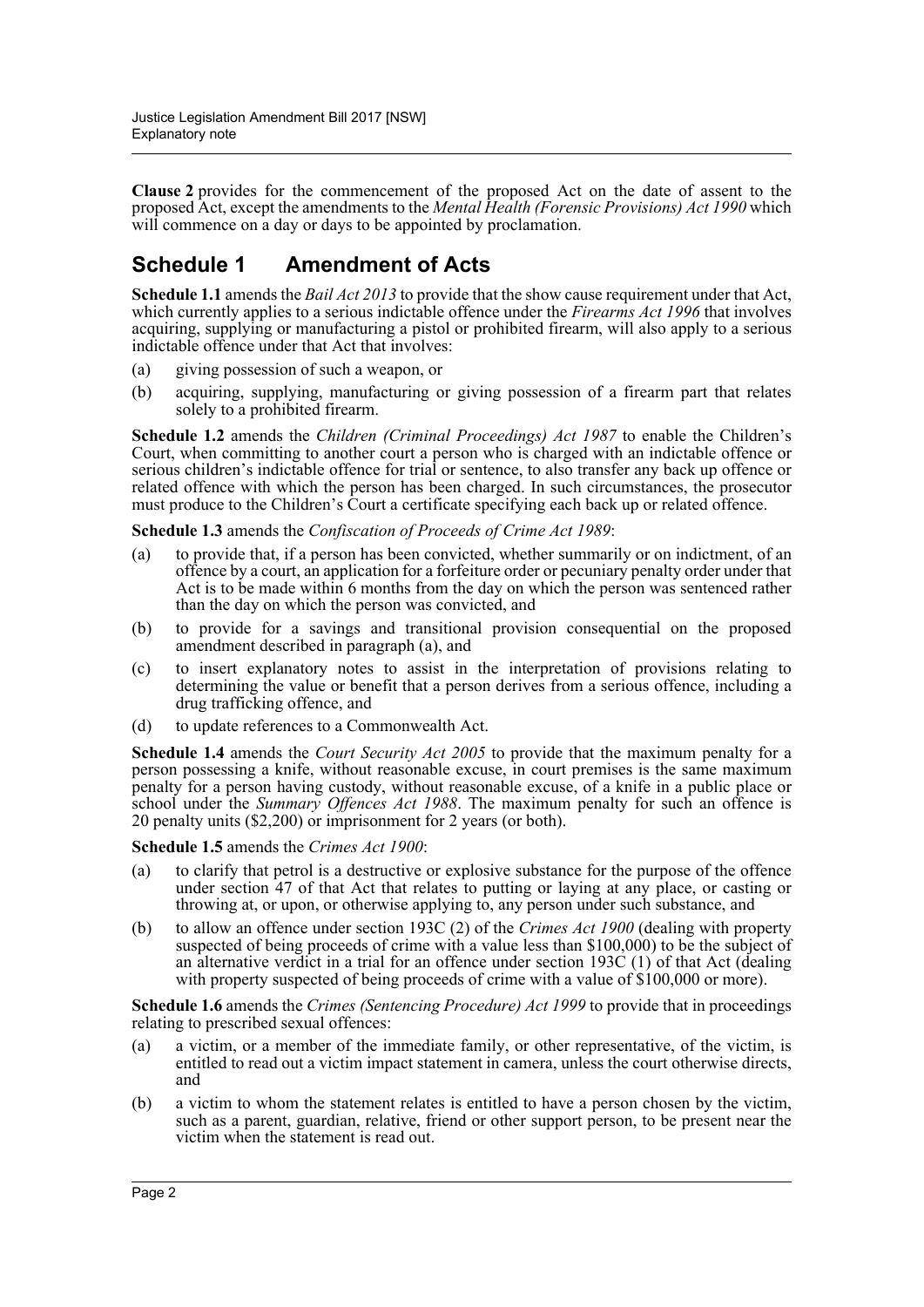**Schedule 1.7** amends the *Criminal Appeal Act 1912* to provide that the Court of Criminal Appeal may vacate a determination made by the Supreme Court in its summary jurisdiction and order a new trial in such manner as the Court of Criminal Appeal thinks fit.

**Schedule 1.8** amends the *Criminal Assets Recovery Act 1990*:

- (a) to include the offence under section 23A (Offences with respect to enhanced indoor cultivation of prohibited plants in presence of children) of the *Drug Misuse and Trafficking Act 1985* as a drug trafficking offence for the purposes of the *Criminal Assets Recovery Act 1990*, and
- (b) to enable the Supreme Court, at any time when a restraining order is in force under Part 2 of that Act, to order the NSW Trustee and Guardian to take control of some or all of the interests in property that are interests to which the restraining order applies.

**Schedule 1.9** amends the *Criminal Procedure Act 1986* to provide that, under the child sexual offence evidence pilot scheme, evidence is to be given, subject to any contrary order of the District Court, at a pre-recorded evidence hearing if the witness is less than 16 years of age when the accused person was committed for trial or sentence rather than when the evidence was given, as is currently the case.

**Schedule 1.10** amends the *Mental Health (Forensic Provisions) Act 1990* to allow a Magistrate, in the case of a defendant who has a cognitive impairment, to dismiss the charge and discharge the defendant on the condition that the defendant receives assessment or treatment of, or support for, the defendant's cognitive impairment. *Cognitive impairment* is defined to mean ongoing impairment of a person's comprehension, reasoning, adaptive functioning, judgment, learning or memory that materially affects the person's ability to function in daily life and is the result of damage to, or dysfunction, developmental delay or deterioration of, the person's brain or mind, and includes (without limitation) any of the following:

- (a) intellectual disability,
- (b) borderline intellectual functioning,
- (c) dementia,
- (d) acquired brain injury,
- (e) drug or alcohol related brain damage, including foetal alcohol spectrum disorder,
- (f) autism spectrum disorder.

**Schedule 1.11** amends the *Surveillance Devices Act 2007* to update provisions relating to the service of documents and notices under that Act.

**Schedule 1.12** amends the *Terrorism (Police Powers) Act 2002* to update provisions relating to the conduct of personal searches by a police officer authorised to search a person under that Act in order to align those provisions with similar provisions under Part 4 of the *Law Enforcement (Powers and Responsibilities) Act 2002*.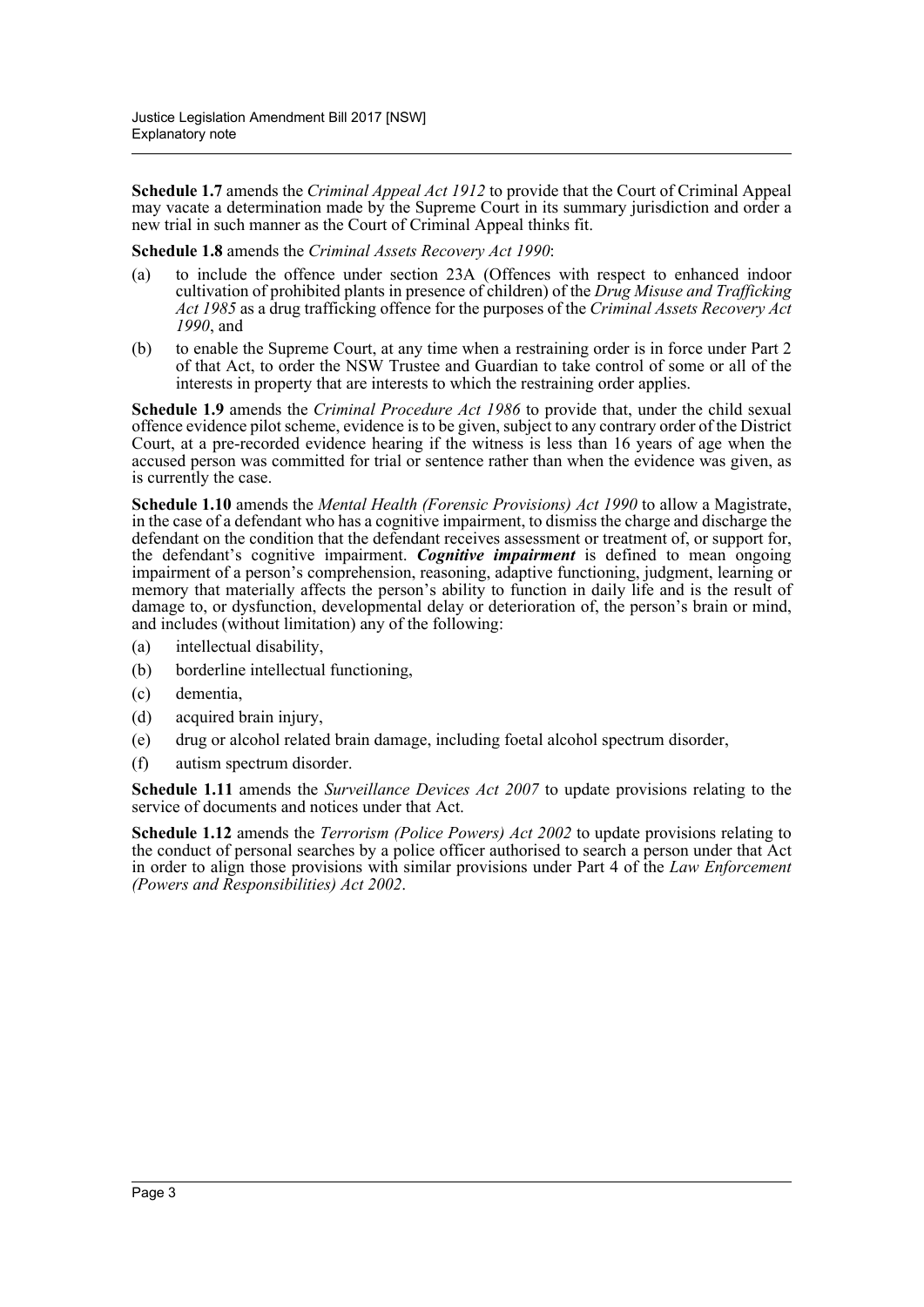First print



New South Wales

# **Justice Legislation Amendment Bill 2017**

### **Contents**

|            |           |                          | Page                 |
|------------|-----------|--------------------------|----------------------|
|            | $1 \quad$ | Name of Act              | $\mathcal{P}$        |
|            | 2         | Commencement             | $\mathcal{P} \equiv$ |
| Schedule 1 |           | <b>Amendment of Acts</b> | 3                    |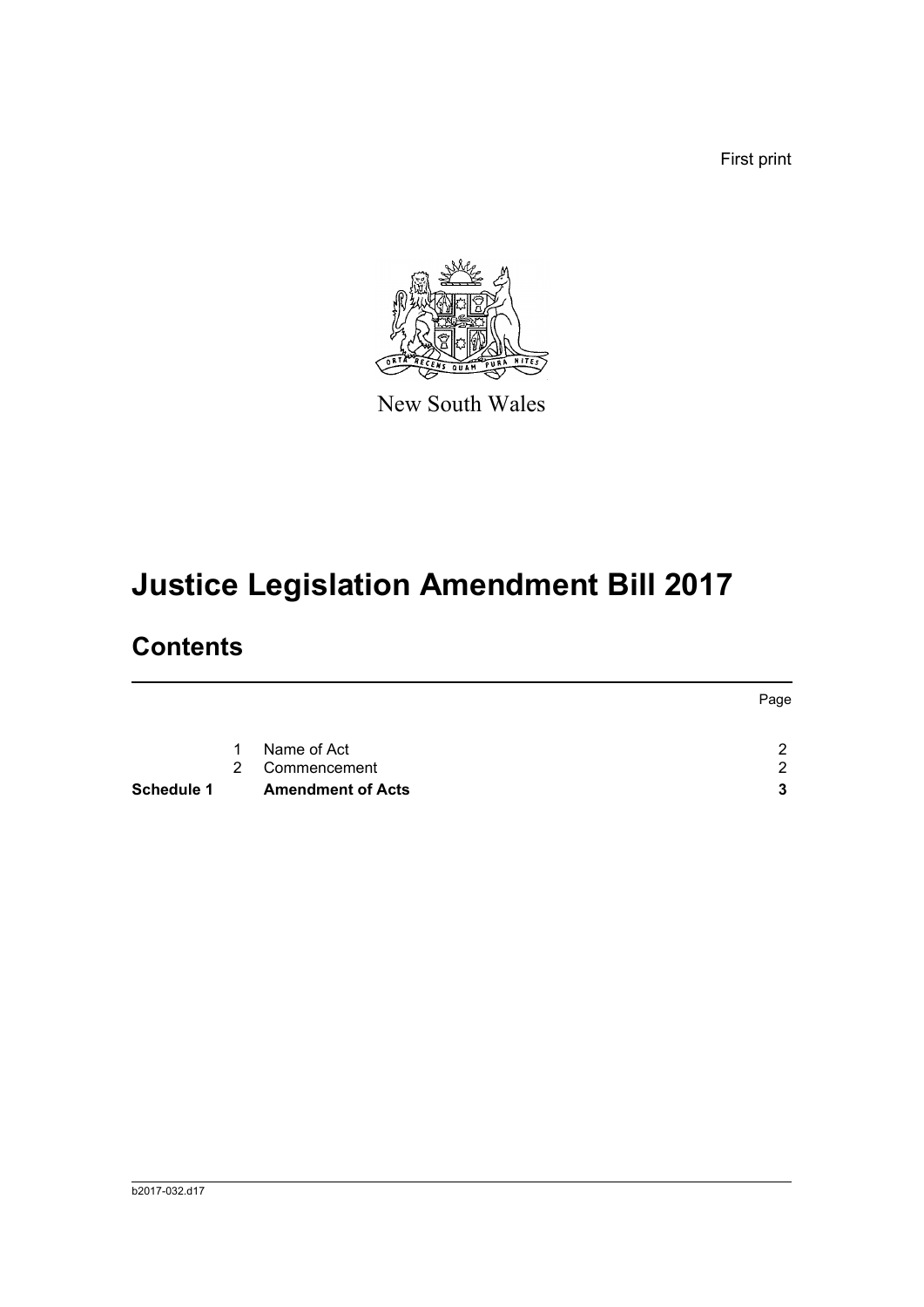

New South Wales

## **Justice Legislation Amendment Bill 2017**

No , 2017

#### **A Bill for**

An Act to amend various Acts relating to courts and crimes and other related matters.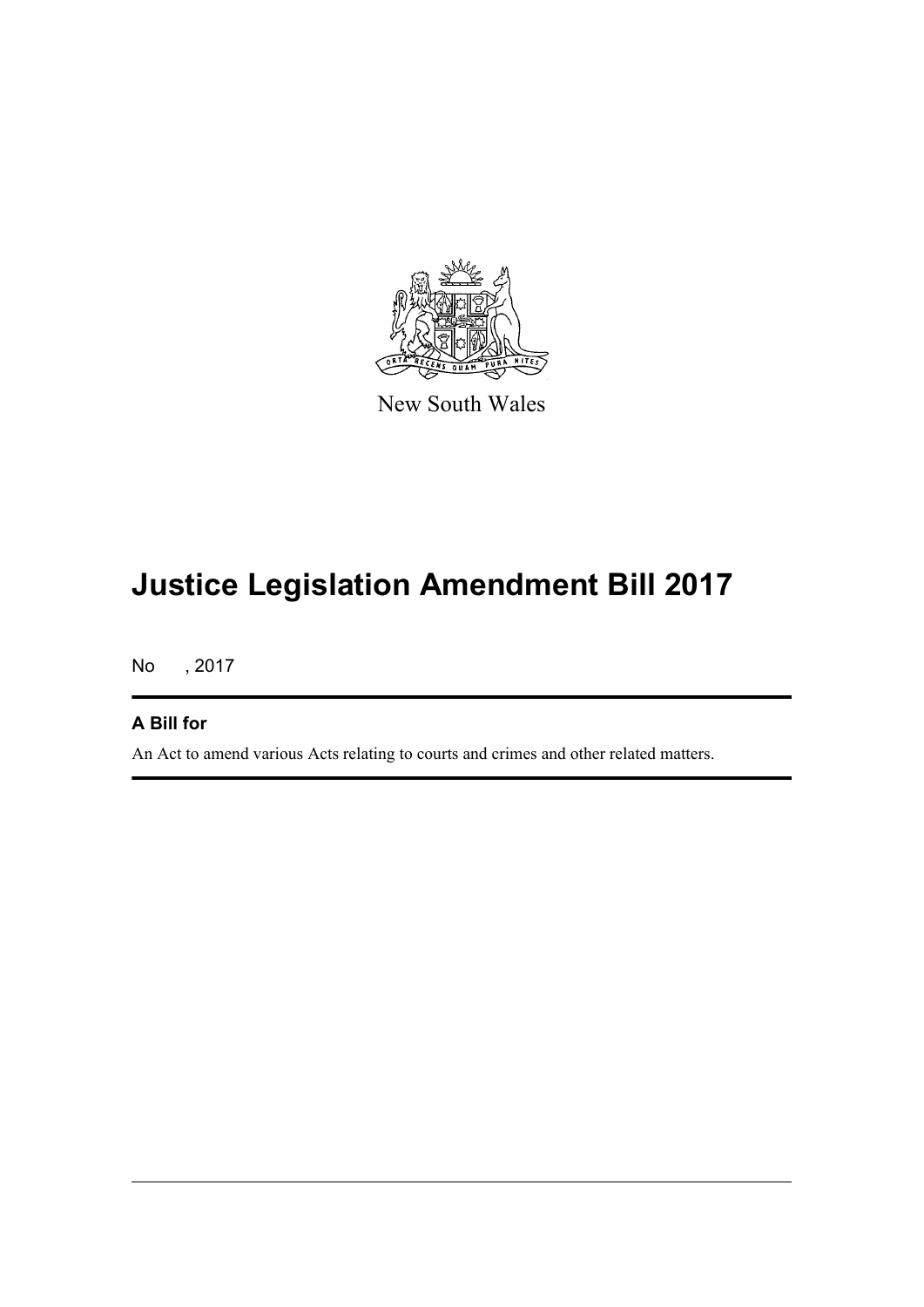<span id="page-5-1"></span><span id="page-5-0"></span>

|              | The Legislature of New South Wales enacts:                                                        |        |
|--------------|---------------------------------------------------------------------------------------------------|--------|
|              | Name of Act                                                                                       | 2      |
|              | This Act is the Justice Legislation Amendment Act 2017.                                           | 3      |
| Commencement |                                                                                                   |        |
| (1)          | This Act commences on the date of assent to this Act, except as provided by<br>subsection $(2)$ . | 5<br>6 |
| (2)          | Schedule 1.10 commences on a day or days to be appointed by proclamation.                         | 7      |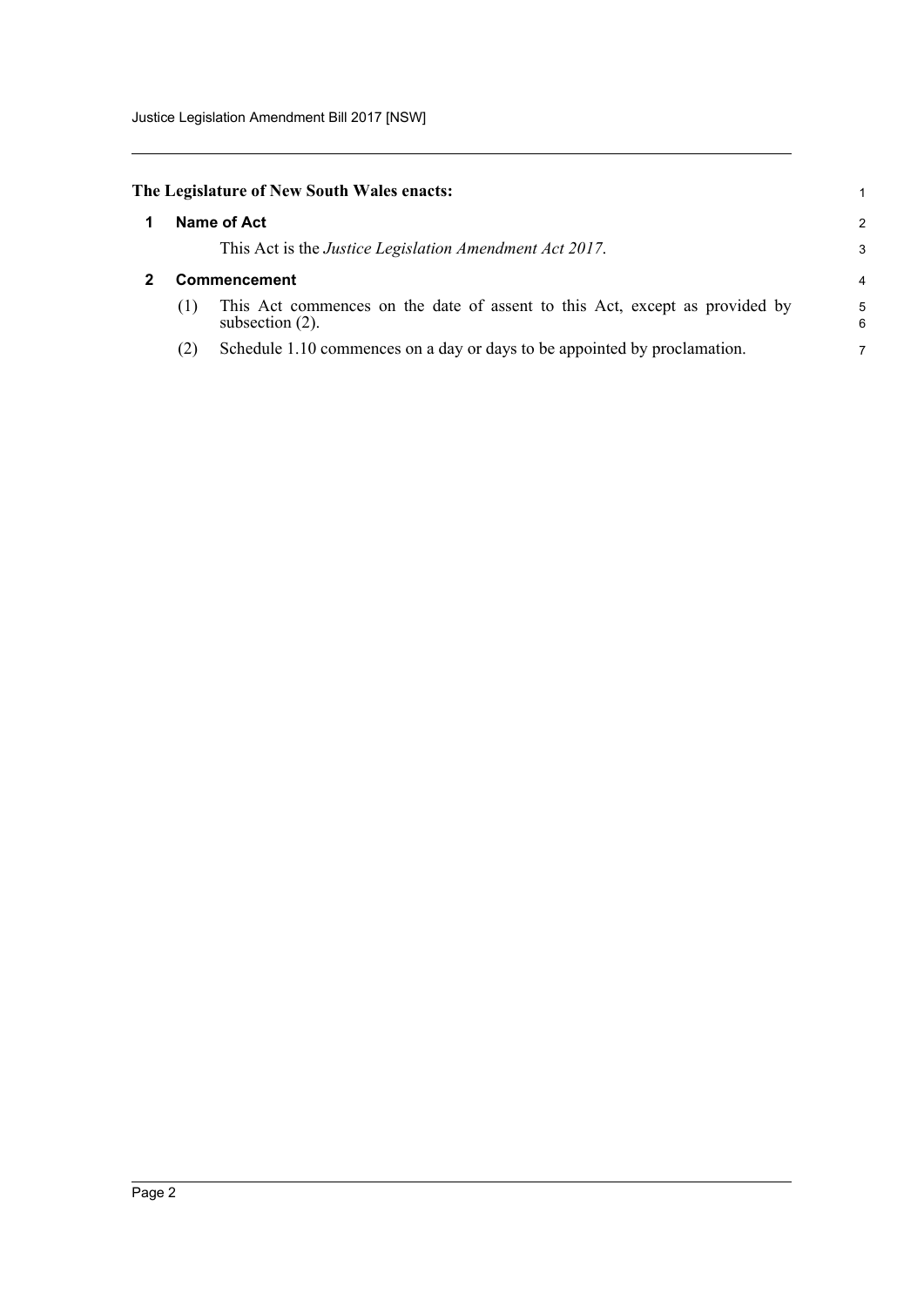<span id="page-6-0"></span>

|     | <b>Schedule 1</b>                                     |                   | <b>Amendment of Acts</b>                                                                                                                                                                                                                                                                                                                                            | $\mathbf{1}$                                 |  |  |  |
|-----|-------------------------------------------------------|-------------------|---------------------------------------------------------------------------------------------------------------------------------------------------------------------------------------------------------------------------------------------------------------------------------------------------------------------------------------------------------------------|----------------------------------------------|--|--|--|
| 1.1 | <b>Bail Act 2013 No 26</b>                            |                   |                                                                                                                                                                                                                                                                                                                                                                     | $\overline{c}$                               |  |  |  |
| [1] |                                                       |                   | Section 16B Offences to which the show cause requirement applies                                                                                                                                                                                                                                                                                                    | 3                                            |  |  |  |
|     |                                                       |                   | Omit section $16B(1)(d)(iii)$ . Insert instead:<br>a serious indictable offence under the Firearms Act 1996 that<br>(iii)<br>supplying, manufacturing or giving<br>involves<br>acquiring,<br>possession of a pistol or prohibited firearm or a firearm part that<br>relates solely to a prohibited firearm,                                                         | 4<br>$\mathbf 5$<br>6<br>$\overline{7}$<br>8 |  |  |  |
| [2] | Section 16B (3)                                       |                   |                                                                                                                                                                                                                                                                                                                                                                     | $\boldsymbol{9}$                             |  |  |  |
|     |                                                       |                   | Omit "firearm, prohibited firearm and pistol, and use, acquire, supply or possession of a<br>firearm, have the same meanings as in the <i>Firearms Act 1996</i> ".                                                                                                                                                                                                  | 10<br>11                                     |  |  |  |
|     | Firearms Act 1996".                                   |                   | Insert instead "firearm, firearm part, prohibited firearm and pistol, and use, acquire,<br><i>supply</i> or <i>possession</i> of a firearm or firearm part, have the same meanings as in the                                                                                                                                                                        | 12<br>13<br>14                               |  |  |  |
| 1.2 |                                                       |                   | Children (Criminal Proceedings) Act 1987 No 55                                                                                                                                                                                                                                                                                                                      | 15                                           |  |  |  |
|     | Section 31 Hearing of charges in the Children's Court |                   |                                                                                                                                                                                                                                                                                                                                                                     |                                              |  |  |  |
|     | Insert after section 31 $(5)$ :                       |                   |                                                                                                                                                                                                                                                                                                                                                                     | 17                                           |  |  |  |
|     | (6)                                                   | <i>offence</i> ): | Notwithstanding subsection (1), when the Children's Court commits to<br>another court for trial or sentence a person who is charged with an indictable<br>offence or a serious children's indictable offence (the <i>principal indictable</i>                                                                                                                       | 18<br>19<br>20<br>21                         |  |  |  |
|     |                                                       | (a)               | the prosecutor must, if the person has been charged with any back up or<br>related offence to the principal indictable offence, produce to the<br>Children's Court a certificate specifying the back up or related offence,<br>and                                                                                                                                  | 22<br>23<br>24<br>25                         |  |  |  |
|     |                                                       | (b)               | the Children's Court may transfer to the other court proceedings for any<br>such back up or related offence.                                                                                                                                                                                                                                                        | 26<br>27                                     |  |  |  |
|     | (7)                                                   |                   | If a back up or related offence is transferred to another court under<br>subsection $(6)$ , the proceedings for such an offence are to be dealt with in<br>accordance with sections 167–169 of the Criminal Procedure Act 1986. For<br>that purpose, a reference in those sections to the Local Court is to be construed<br>as a reference to the Children's Court. | 28<br>29<br>30<br>31<br>32                   |  |  |  |
|     | (8)                                                   |                   | In this section:                                                                                                                                                                                                                                                                                                                                                    | 33                                           |  |  |  |
|     |                                                       | offence:          | <b>back up offence</b> , in relation to a principal indictable offence, means an                                                                                                                                                                                                                                                                                    | 34<br>35                                     |  |  |  |
|     |                                                       | (a)               | that is a summary offence or an indictable offence that is capable of<br>being dealt with summarily by the Children's Court, and                                                                                                                                                                                                                                    | 36<br>37                                     |  |  |  |
|     |                                                       | (b)               | all the elements of which are elements that are necessary to constitute<br>the principal indictable offence, and                                                                                                                                                                                                                                                    | 38<br>39                                     |  |  |  |
|     |                                                       | (c)               | that is to be prosecuted on the same facts as the principal indictable<br>offence.                                                                                                                                                                                                                                                                                  | 40<br>41                                     |  |  |  |
|     |                                                       |                   | <i>related offence</i> , in relation to a principal indictable offence, means an offence:                                                                                                                                                                                                                                                                           | 42                                           |  |  |  |
|     |                                                       | (a)               | that is a summary offence or an indictable offence that is capable of<br>being dealt with summarily by the Children's Court, and                                                                                                                                                                                                                                    | 43<br>44                                     |  |  |  |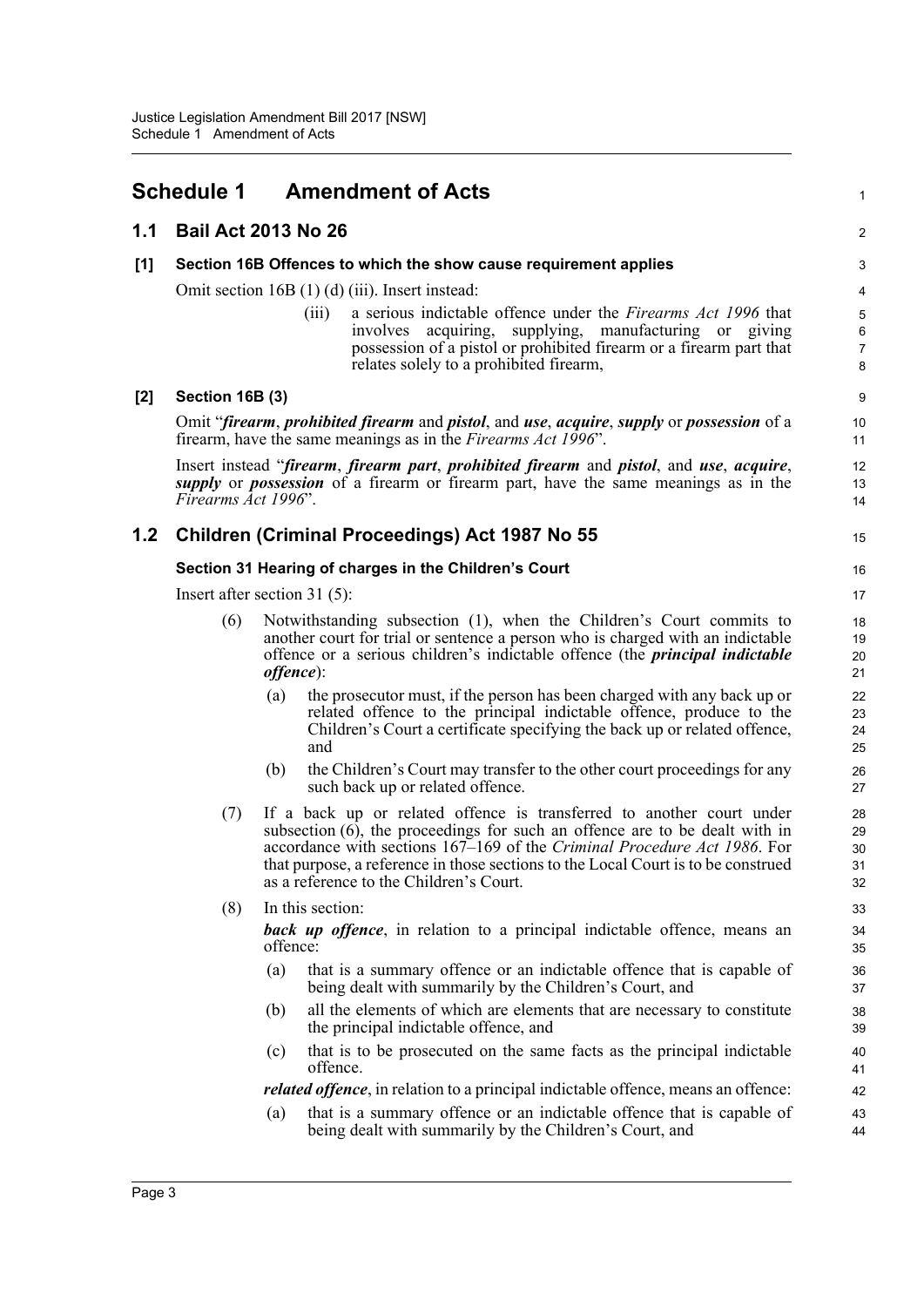|     |                                                             | that arises from substantially the same circumstances as those from<br>(b)<br>which the principal indictable offence has arisen,                                                                                                                                                                      | $\mathbf{1}$<br>$\overline{2}$ |  |  |  |
|-----|-------------------------------------------------------------|-------------------------------------------------------------------------------------------------------------------------------------------------------------------------------------------------------------------------------------------------------------------------------------------------------|--------------------------------|--|--|--|
|     |                                                             | but does not include a back up offence.                                                                                                                                                                                                                                                               | 3                              |  |  |  |
| 1.3 |                                                             | <b>Confiscation of Proceeds of Crime Act 1989 No 90</b>                                                                                                                                                                                                                                               | 4                              |  |  |  |
| [1] | <b>Section 4 Definitions</b>                                |                                                                                                                                                                                                                                                                                                       |                                |  |  |  |
|     |                                                             | Omit "the day on which the person was convicted of the offence" from paragraph (a) of the<br>definition of <i>relevant period</i> in section 4 (1).                                                                                                                                                   | 6<br>$\overline{7}$            |  |  |  |
|     |                                                             | Insert instead "the day on which the person was sentenced for the offence".                                                                                                                                                                                                                           | 8                              |  |  |  |
| [2] | Section 4 (10)                                              |                                                                                                                                                                                                                                                                                                       | 9                              |  |  |  |
|     |                                                             | Insert after section $4(9)$ :                                                                                                                                                                                                                                                                         | 10                             |  |  |  |
|     | (10)                                                        | Notes included in this Act do not form part of this Act.                                                                                                                                                                                                                                              | 11                             |  |  |  |
| [3] |                                                             | Section 25 Assessment of pecuniary penalty                                                                                                                                                                                                                                                            | 12                             |  |  |  |
|     |                                                             | Insert at the end of section $25(5)$ :                                                                                                                                                                                                                                                                | 13                             |  |  |  |
|     |                                                             | Note. For example, in the case of an illegal activity involving the trafficking of drugs, in<br>determining the value of benefits derived by the defendant from the trafficking of drugs<br>there is to be no reduction on account of any expenditure by the defendant in acquiring<br>the drugs.     | 14<br>15<br>16<br>17           |  |  |  |
| [4] | Sections 26 (2) and 83 (1) (d)                              |                                                                                                                                                                                                                                                                                                       |                                |  |  |  |
|     |                                                             | Omit "Service and Execution of Process Act 1901" wherever occurring.                                                                                                                                                                                                                                  | 19                             |  |  |  |
|     | Insert instead "Service and Execution of Process Act 1992". |                                                                                                                                                                                                                                                                                                       |                                |  |  |  |
| [5] | Section 30 Assessment of proceeds of drug trafficking       |                                                                                                                                                                                                                                                                                                       |                                |  |  |  |
|     |                                                             | Insert after section 30 $(6)$ :                                                                                                                                                                                                                                                                       | 22                             |  |  |  |
|     |                                                             | Note. For example, in the case of an illegal activity involving the trafficking of drugs, in<br>determining the value of the proceeds derived by the defendant from the trafficking of<br>drugs there is to be no reduction on account of any expenditure by the defendant in<br>acquiring the drugs. | 23<br>24<br>25<br>26           |  |  |  |
| [6] | Schedule 1 Savings, transitional and other provisions       |                                                                                                                                                                                                                                                                                                       |                                |  |  |  |
|     |                                                             | Insert at the end of the Schedule, with appropriate Part and clause numbering:                                                                                                                                                                                                                        | 28                             |  |  |  |
|     | Part                                                        | Provision consequent on the enactment of Justice<br><b>Legislation Amendment Act 2017</b>                                                                                                                                                                                                             | 29<br>30                       |  |  |  |
|     |                                                             | <b>Application of amendment</b>                                                                                                                                                                                                                                                                       | 31                             |  |  |  |
|     |                                                             | Section 4, as amended by the <i>Justice Legislation Amendment Act 2017</i> ,<br>extends to a person:                                                                                                                                                                                                  |                                |  |  |  |
|     |                                                             | who has been convicted of, but not sentenced for, a serious offence<br>(a)<br>before the commencement of that amendment, or                                                                                                                                                                           | 34<br>35                       |  |  |  |
|     |                                                             | who was sentenced for a serious offence within the period of 6 months<br>(b)<br>before the commencement of that amendment.                                                                                                                                                                            | 36<br>37                       |  |  |  |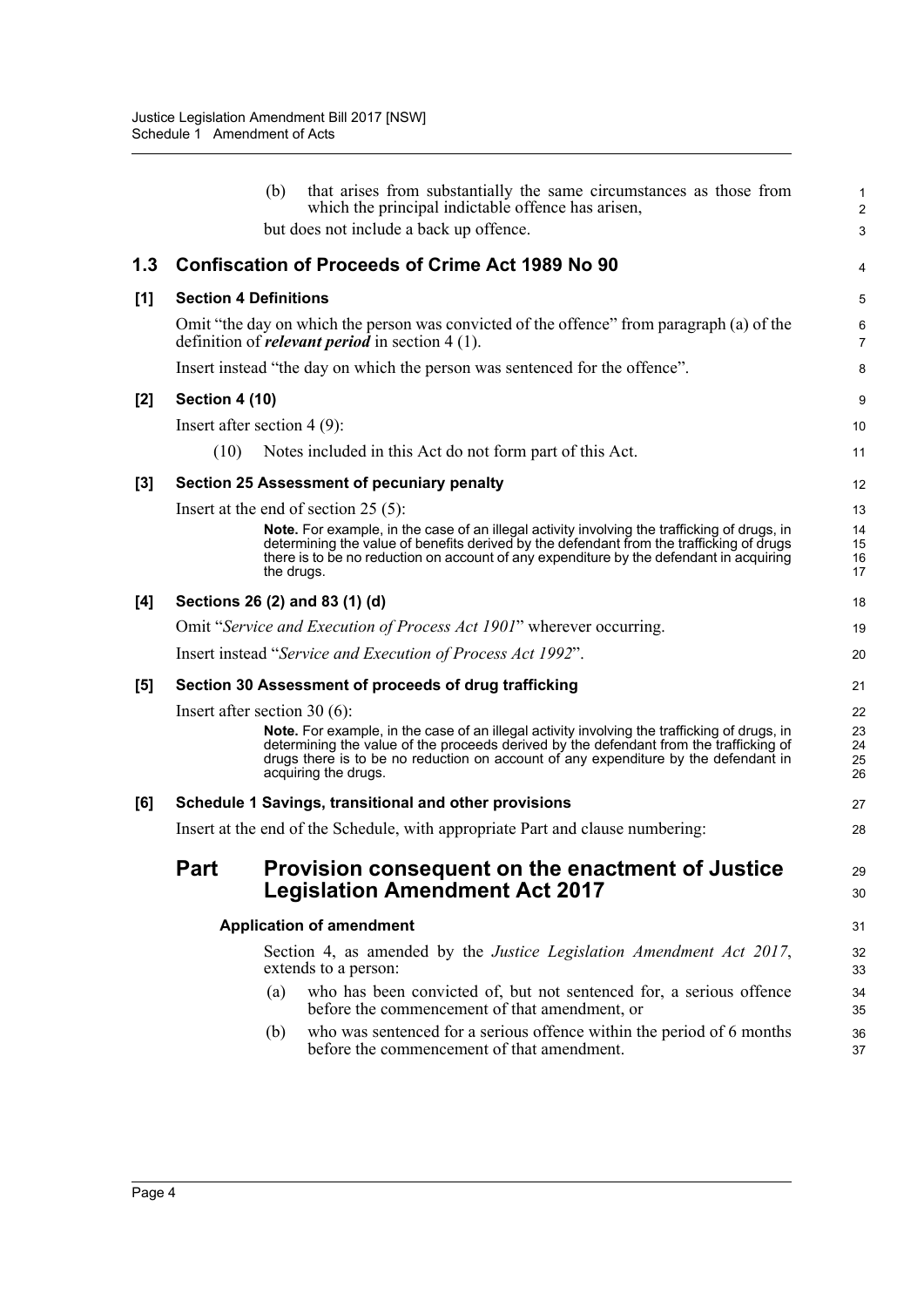|     |                                                                                 | 1.4 Court Security Act 2005 No 1                                                                                                                                                                                                                                                                                                                                                                                                                                                                                                                                                                        | 1                          |  |  |  |  |
|-----|---------------------------------------------------------------------------------|---------------------------------------------------------------------------------------------------------------------------------------------------------------------------------------------------------------------------------------------------------------------------------------------------------------------------------------------------------------------------------------------------------------------------------------------------------------------------------------------------------------------------------------------------------------------------------------------------------|----------------------------|--|--|--|--|
|     | Section 8 Possession of restricted items in court premises                      |                                                                                                                                                                                                                                                                                                                                                                                                                                                                                                                                                                                                         |                            |  |  |  |  |
|     | Omit paragraph $(b)$ of the maximum penalty to section $8(1)$ . Insert instead: |                                                                                                                                                                                                                                                                                                                                                                                                                                                                                                                                                                                                         |                            |  |  |  |  |
|     |                                                                                 | in the case of a knife that is not a prohibited weapon within the meaning<br>(b)<br>of the <i>Weapons Prohibition Act 1998</i> —20 penalty units or<br>imprisonment for 2 years (or both).                                                                                                                                                                                                                                                                                                                                                                                                              | 4<br>5<br>6                |  |  |  |  |
| 1.5 |                                                                                 | Crimes Act 1900 No 40                                                                                                                                                                                                                                                                                                                                                                                                                                                                                                                                                                                   | 7                          |  |  |  |  |
| [1] |                                                                                 | Section 47 Using etc explosive substance or corrosive fluid etc                                                                                                                                                                                                                                                                                                                                                                                                                                                                                                                                         | 8                          |  |  |  |  |
|     |                                                                                 | Insert "(including petrol)" after "any destructive or explosive substance".                                                                                                                                                                                                                                                                                                                                                                                                                                                                                                                             | 9                          |  |  |  |  |
| [2] |                                                                                 | <b>Section 193E Alternative verdicts</b>                                                                                                                                                                                                                                                                                                                                                                                                                                                                                                                                                                | 10                         |  |  |  |  |
|     |                                                                                 | Insert after section $193E(2A)$ :                                                                                                                                                                                                                                                                                                                                                                                                                                                                                                                                                                       | 11                         |  |  |  |  |
|     | (2B)                                                                            | If on the trial of a person for an offence under section $193C(1)$ , the jury is not<br>satisfied that the accused is guilty of the offence charged, but is satisfied that<br>the accused is guilty of an offence under section $193C$ (2), it may find the<br>accused not guilty of the offence charged but guilty of the other offence, and<br>the accused is liable to punishment accordingly.                                                                                                                                                                                                       | 12<br>13<br>14<br>15<br>16 |  |  |  |  |
| 1.6 |                                                                                 | <b>Crimes (Sentencing Procedure) Act 1999 No 92</b>                                                                                                                                                                                                                                                                                                                                                                                                                                                                                                                                                     | 17                         |  |  |  |  |
|     | Section 30A Reading out victim impact statements in court                       |                                                                                                                                                                                                                                                                                                                                                                                                                                                                                                                                                                                                         |                            |  |  |  |  |
|     | Insert after section $30A(3)$ :                                                 |                                                                                                                                                                                                                                                                                                                                                                                                                                                                                                                                                                                                         |                            |  |  |  |  |
|     | (3A)                                                                            | If the proceedings are for a prescribed sexual offence, the part of the<br>proceedings in which the statement is read out is to be held in camera unless:                                                                                                                                                                                                                                                                                                                                                                                                                                               | 20<br>21                   |  |  |  |  |
|     |                                                                                 | the court directs (subject to subsection $(3)$ ), at the request of a party to<br>(a)<br>the proceedings, that the proceedings are to be held in open court, and                                                                                                                                                                                                                                                                                                                                                                                                                                        | 22<br>23                   |  |  |  |  |
|     |                                                                                 | the court is satisfied that:<br>(b)                                                                                                                                                                                                                                                                                                                                                                                                                                                                                                                                                                     | 24                         |  |  |  |  |
|     |                                                                                 | special reasons in the interests of justice require the part of the<br>(i)<br>proceedings to be held in open court, or                                                                                                                                                                                                                                                                                                                                                                                                                                                                                  | 25<br>26                   |  |  |  |  |
|     |                                                                                 | the victim to whom the statement relates consents to the<br>(i)<br>statement being read out in open court.                                                                                                                                                                                                                                                                                                                                                                                                                                                                                              | 27<br>28                   |  |  |  |  |
|     | (3B)                                                                            | The principle that proceedings for an offence should generally be open or<br>public in nature, or that justice should be seen to be done, does not of itself<br>constitute special reasons in the interests of justice requiring the part of the<br>proceedings to be held in open court.                                                                                                                                                                                                                                                                                                               | 29<br>30<br>31<br>32       |  |  |  |  |
|     | (3C)                                                                            | If the proceedings are for a prescribed sexual offence, the victim to whom the<br>statement relates is entitled to have a person or persons chosen by the victim<br>to be present near the victim, and within the victim's sight, when the statement<br>is read out, whether the statement is read in open court, in camera or in<br>accordance with any closed-circuit television arrangements. Any such person<br>or persons chosen by the victim may include a parent, guardian, relative, friend<br>or support person of the victim or a person assisting the victim in a<br>professional capacity. |                            |  |  |  |  |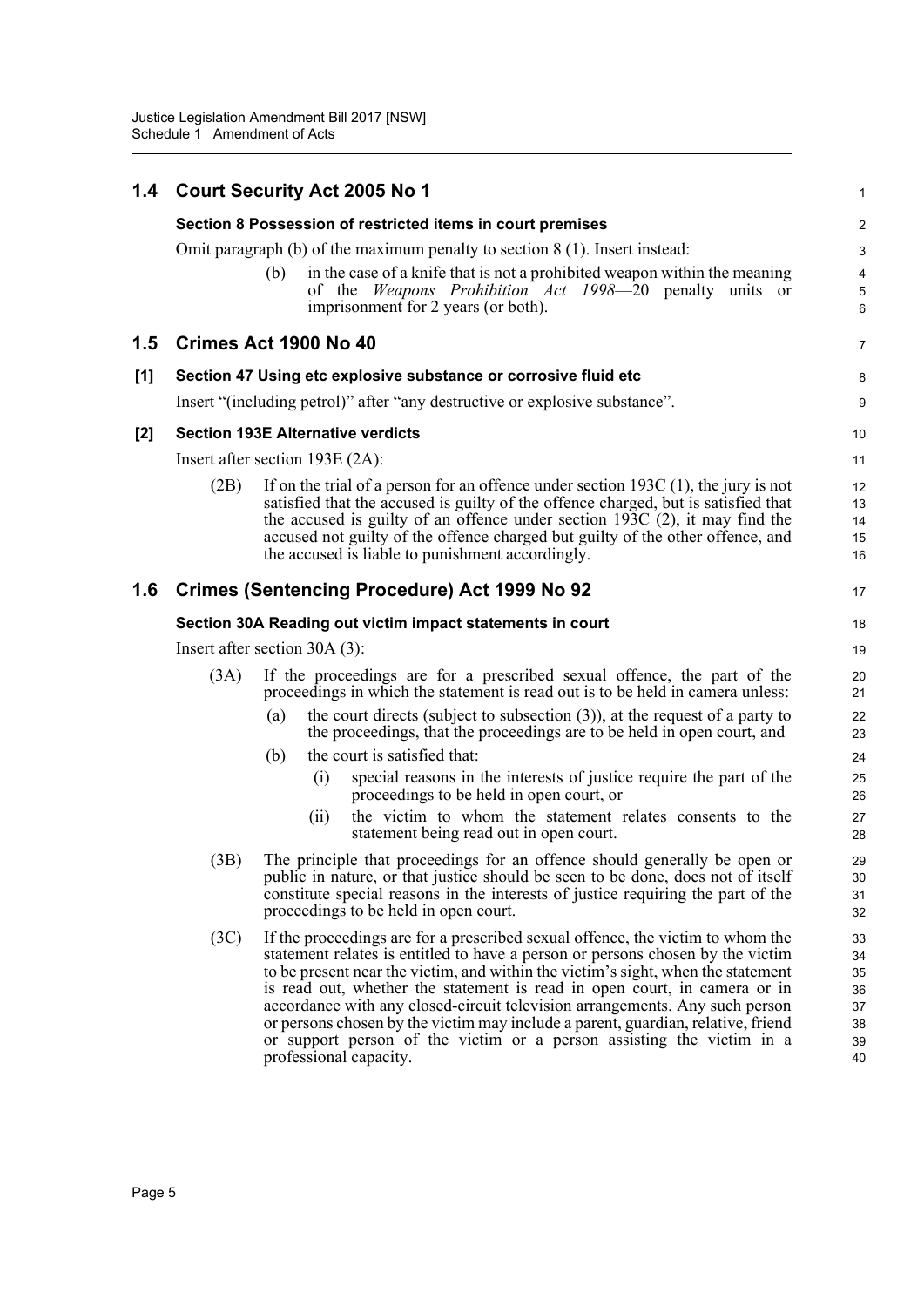| 1.7   | <b>Criminal Appeal Act 1912 No 16</b>                                                       |      |              |                                                                                                                                  | $\mathbf{1}$        |  |  |
|-------|---------------------------------------------------------------------------------------------|------|--------------|----------------------------------------------------------------------------------------------------------------------------------|---------------------|--|--|
|       | Section 5AA Appeal in criminal cases dealt with by courts in their summary<br>jurisdictions |      |              |                                                                                                                                  |                     |  |  |
|       |                                                                                             |      |              | Omit section 5AA (4). Insert instead:                                                                                            | 4                   |  |  |
|       | (4)                                                                                         |      | section may: | The Court of Criminal Appeal in proceedings before it on an appeal under this                                                    | 5<br>6              |  |  |
|       |                                                                                             | (a)  |              | confirm the determination made by the Supreme Court in its summary<br>jurisdiction, or                                           | $\overline{7}$<br>8 |  |  |
|       |                                                                                             | (b)  |              | order that the determination made by the Supreme Court in its summary<br>jurisdiction be vacated and:                            | 9<br>10             |  |  |
|       |                                                                                             |      | (i)          | make any determination that the Supreme Court in its summary<br>jurisdiction could have made on the evidence heard on appeal, or | 11<br>12            |  |  |
|       |                                                                                             |      | (ii)         | order a new trial in such manner as the Court of Criminal Appeal<br>thinks fit.                                                  | 13<br>14            |  |  |
| 1.8   |                                                                                             |      |              | <b>Criminal Assets Recovery Act 1990 No 23</b>                                                                                   | 15                  |  |  |
| [1]   |                                                                                             |      |              | Section 6 Meaning of "serious crime related activity"                                                                            | 16                  |  |  |
|       |                                                                                             |      |              | Insert after paragraph (a) of the definition of <i>drug trafficking offence</i> in section $6(3)$ :                              | 17                  |  |  |
|       |                                                                                             | (a1) |              | section 23A (Offences with respect to enhanced indoor cultivation of<br>prohibited plants in presence of children),              | 18<br>19            |  |  |
| $[2]$ |                                                                                             |      |              | Section 10B Contents and effect of restraining orders                                                                            | 20                  |  |  |
|       |                                                                                             |      |              | Insert "(or during the time that it is in force)" after "a restraining order" in section 10B (2).                                | 21                  |  |  |
| 1.9   |                                                                                             |      |              | <b>Criminal Procedure Act 1986 No 209</b>                                                                                        | 22                  |  |  |
| [1]   |                                                                                             |      |              | Schedule 2 Savings, transitional and other provisions                                                                            | 23                  |  |  |
|       |                                                                                             |      |              | Omit "evidence is given" from clause 84 (1).                                                                                     | 24                  |  |  |
|       |                                                                                             |      |              | Insert instead "accused person was committed for trial or sentence".                                                             | 25                  |  |  |
| $[2]$ | Schedule 2, clause 84 (2)                                                                   |      |              |                                                                                                                                  | 26                  |  |  |
|       |                                                                                             |      |              | Omit "order is made". Insert instead "accused person was committed for trial or sentence".                                       | 27                  |  |  |
|       |                                                                                             |      |              | 1.10 Mental Health (Forensic Provisions) Act 1990 No 10                                                                          | 28                  |  |  |
| [1]   | impairment                                                                                  |      |              | Section 32 Persons suffering from mental illness or condition or cognitive                                                       | 29<br>30            |  |  |
|       |                                                                                             |      |              | Omit section $32(1)(a)(i)$ . Insert instead:                                                                                     | 31                  |  |  |
|       |                                                                                             |      | (i)          | cognitively impaired, or                                                                                                         | 32                  |  |  |
| $[2]$ | Section 32 (3) (b)                                                                          |      |              |                                                                                                                                  | 33                  |  |  |
|       | Omit the paragraph. Insert instead:                                                         |      |              |                                                                                                                                  | 34                  |  |  |
|       |                                                                                             | (b)  |              | on the condition that the defendant attend on a person or at a place<br>specified by the Magistrate:                             | 35<br>36            |  |  |
|       |                                                                                             |      | (i)          | for assessment or treatment (or both) of the defendant's mental<br>condition or cognitive impairment, or                         | 37<br>38            |  |  |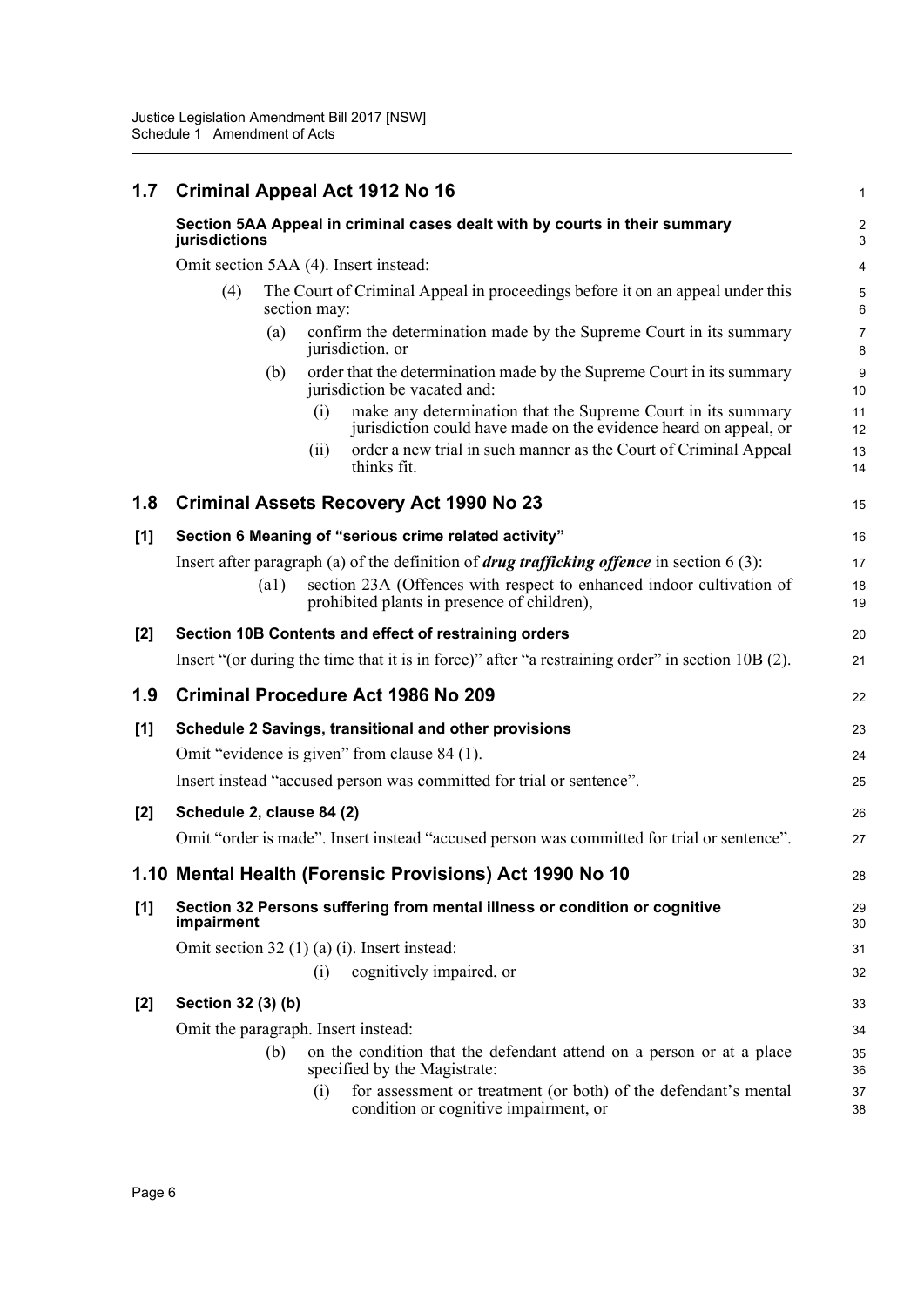|     |         |                       | (ii)                              | to enable the provision of support in relation to the defendant's<br>cognitive impairment, or                                                                                                                                                                                                                                                                                                                 | 1<br>$\overline{2}$                       |
|-----|---------|-----------------------|-----------------------------------|---------------------------------------------------------------------------------------------------------------------------------------------------------------------------------------------------------------------------------------------------------------------------------------------------------------------------------------------------------------------------------------------------------------|-------------------------------------------|
| [3] |         | <b>Section 32 (6)</b> |                                   |                                                                                                                                                                                                                                                                                                                                                                                                               | 3                                         |
|     |         |                       | Insert after section 32 $(5)$ :   |                                                                                                                                                                                                                                                                                                                                                                                                               | 4                                         |
|     |         | (6)                   | In this section:                  |                                                                                                                                                                                                                                                                                                                                                                                                               | 5                                         |
|     |         |                       | following:                        | <i>cognitive impairment</i> means<br>ongoing impairment of<br>person's<br>a<br>comprehension, reasoning, adaptive functioning, judgment, learning or<br>memory that materially affects the person's ability to function in daily life and<br>is the result of damage to, or dysfunction, developmental delay or deterioration<br>of, the person's brain or mind, and includes (without limitation) any of the | 6<br>$\overline{7}$<br>8<br>9<br>10<br>11 |
|     |         |                       | (a)                               | intellectual disability,                                                                                                                                                                                                                                                                                                                                                                                      | 12                                        |
|     |         |                       | (b)                               | borderline intellectual functioning,                                                                                                                                                                                                                                                                                                                                                                          | 13                                        |
|     |         |                       | (c)                               | dementia,                                                                                                                                                                                                                                                                                                                                                                                                     | 14                                        |
|     |         |                       | (d)                               | acquired brain injury,                                                                                                                                                                                                                                                                                                                                                                                        | 15                                        |
|     |         |                       | (e)<br>disorder,                  | drug or alcohol related brain damage, including foetal alcohol spectrum                                                                                                                                                                                                                                                                                                                                       | 16<br>17                                  |
|     |         |                       | (f)                               | autism spectrum disorder.                                                                                                                                                                                                                                                                                                                                                                                     | 18                                        |
|     |         |                       |                                   | 1.11 Surveillance Devices Act 2007 No 64                                                                                                                                                                                                                                                                                                                                                                      | 19                                        |
| [1] | General |                       |                                   | Section 51 Particulars of warrants sought under Part 3 to be notified to Attorney                                                                                                                                                                                                                                                                                                                             | 20<br>21                                  |
|     |         |                       | Omit section 51 $(3)$ .           |                                                                                                                                                                                                                                                                                                                                                                                                               | 22                                        |
| [2] |         | <b>Section 54</b>     |                                   |                                                                                                                                                                                                                                                                                                                                                                                                               | 23                                        |
|     |         |                       | Omit the section. Insert instead: |                                                                                                                                                                                                                                                                                                                                                                                                               | 24                                        |
|     | 54      |                       | <b>Service of documents</b>       |                                                                                                                                                                                                                                                                                                                                                                                                               | 25                                        |
|     |         | (1)                   | (a)                               | A document that is authorised or required by this Act or the regulations to be<br>served on any person may be served by any of the following methods:<br>in the case of an individual—by personal delivery to the person,                                                                                                                                                                                     | 26<br>27<br>28                            |
|     |         |                       | (b)                               | by post to the address specified by the person for the service of<br>documents of that kind,                                                                                                                                                                                                                                                                                                                  | 29<br>30                                  |
|     |         |                       | (c)                               | in the case of an individual who has not specified such an address—by<br>post to the residential or business address of the person last known to<br>the person serving the document,                                                                                                                                                                                                                          | 31<br>32<br>33                            |
|     |         |                       | (d)                               | in the case of a corporation—by post to the registered office or any other<br>office of the corporation or by leaving it at any such office with a person<br>apparently over the age of 16 years,                                                                                                                                                                                                             | 34<br>35<br>36                            |
|     |         |                       | (e)                               | by fax to a fax number specified by the person for the service of<br>documents of that kind,                                                                                                                                                                                                                                                                                                                  | 37<br>38                                  |
|     |         |                       | (f)                               | by email to an email address specified by the person for the service of<br>documents of that kind,                                                                                                                                                                                                                                                                                                            | 39<br>40                                  |
|     |         |                       | (g)                               | by any other method authorised by the regulations for the service of<br>documents of that kind.                                                                                                                                                                                                                                                                                                               | 41<br>42                                  |
|     |         |                       |                                   |                                                                                                                                                                                                                                                                                                                                                                                                               |                                           |